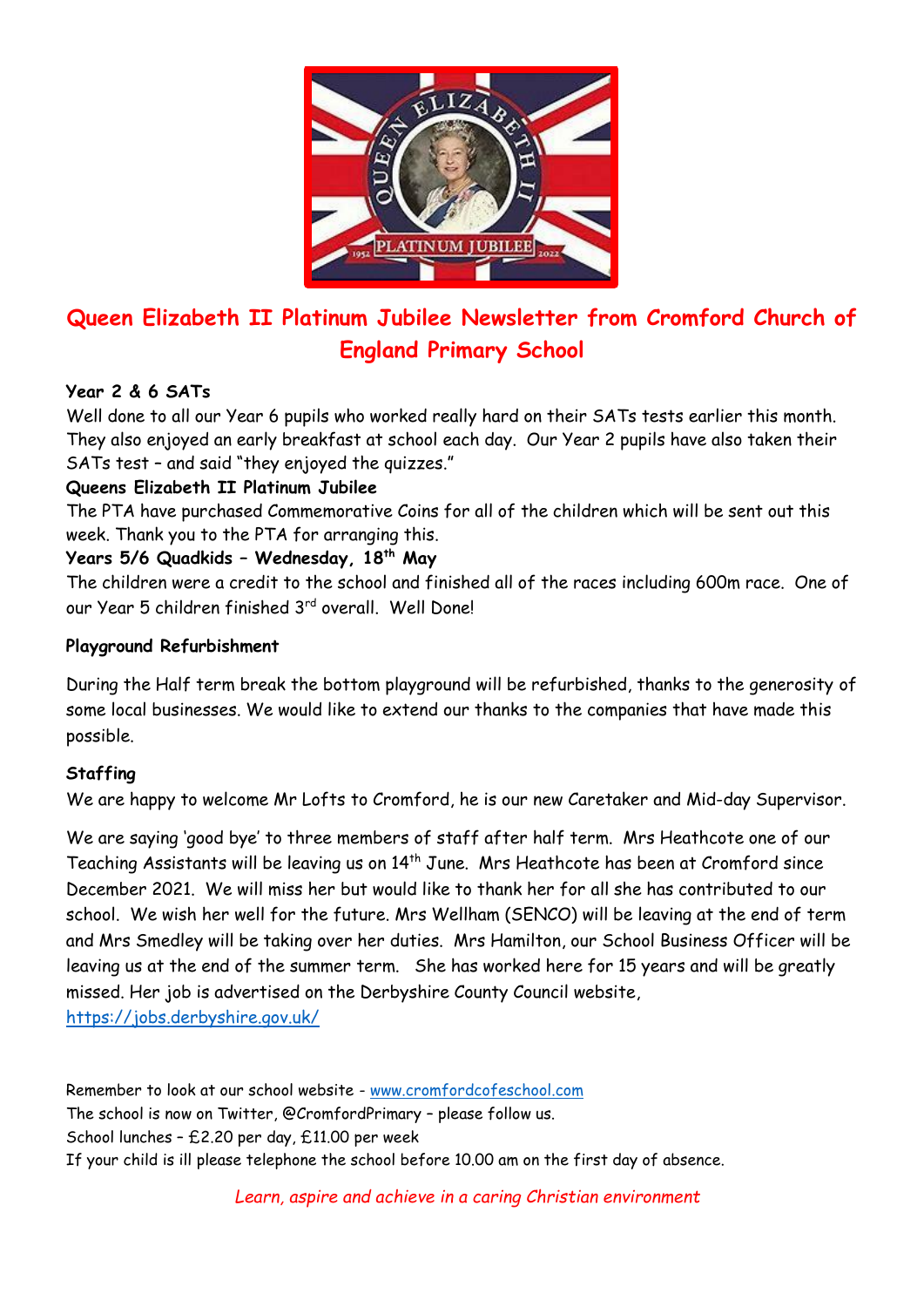#### **Lateness**

Just a reminder that the school gate is opened at 8.40 am and that children should be in school by 8.50 am.

# **Holidays**

Although the last two years have been hard on us all, unfortunately unless there are exceptional circumstances, the school cannot authorise absences during term time. Please read the guidelines below:-

"All the Headteachers in our cluster have met to discuss these new regulations and to agree a common definition of 'exceptional circumstances' so that there will be consistency across the schools in the area. We have agreed two tests which we will apply to each application. These are:

- Could this leave reasonably be taken at another time?
- Will the leave unduly affect the child's education and progress?

If the answer to either of these questions is yes, then the application will be refused. Should a parent/carer decide to take their child out of school when leave has been refused, then the absence will be recorded as unauthorised and this will be picked up by the Education Welfare Service. So that we do not make any inconsistent decisions across the schools, the application for leave will also ask if you have siblings at another school. If you do, the Headteachers will discuss the application and come to an agreed decision. It is vital that you do not book any event that requires leave from school before checking to see if it will be authorised. The fact that an event is already booked, cannot be part of the decision making process."

**Parking and Road Safety – Reminder:** Thank you to everyone who is helping to ease vehicle congestion around school at both the start and end of day. Wherever possible, please either walk to school or park away from the main entrance. The Community Centre have offered space in their carpark for drop off and pick up times too.

**Swimming - Years 3-6:** From September, Years 3-6 will swim on Wednesday mornings (at The Arc), dates below:

 $8^{\text{th}}$  June to 6<sup>th</sup> July 2022

**Swimming, Reception:** Reception will swim on a Wednesday morning at Wirksworth Swimming Pool, dates below:

4<sup>th</sup> May to 13<sup>th</sup> July

Swim kit should include: swimsuit or swimming trunks, swim hat and towel

We are asking for a contribution of £10 towards the cost of transport. This can be paid via Parentpay.

**After School Club:** Monday after school club is **FREE** to children (up to Easter). Maximum number is 15. Please let us know if your child would like to attend.